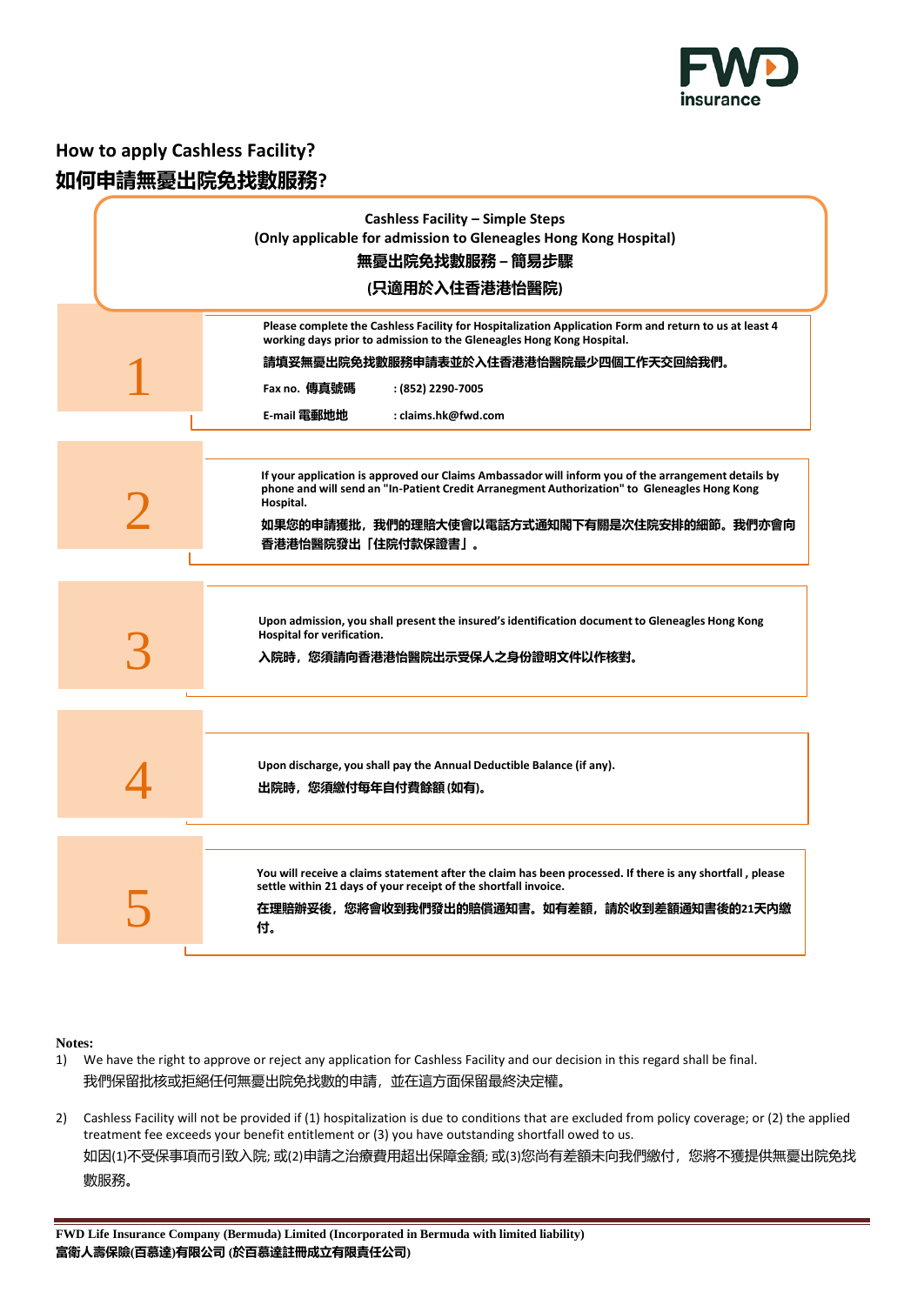

## **Hotline 查詢熱線 (852) 3123 3123 Application no. 申請書號碼**

**(For internal use only 祇供內部填寫)**

**Please complete this form and send to FWD Life Insurance Company (Bermuda) Limited (the "Company" or "FWD") by e-mail (claims.hk@fwd.com) or fax (852)2290-7005 at least 4 days prior to the hospitalization. If Efficient and Seamless Claims Resolution is successfully arranged for the Insured, FWD would provide Cashless Facility to the Insured.**

請填妥此表格並於入院前最少四個工作天,以電郵方式**(claims.hk@fwd.com)** 或**傳真(852) 2290-7005** 遞交予富衛人壽保險(百慕達)有限公司("公司"或" 富衛")。如被保人獲成功安排優質高效理賠程序,富衛將為被保人提供「無憂出院免找數服務」。

## **Part I (To be completed by Insured / Policyowner) 甲部 (由被保人 / 保單持有人填寫)**

#### **A. Insured's Particulars 被保人資料**

| Policy No.        | Name of Policyowner | Name of Insured | I.D. No. / Passport No. |  |
|-------------------|---------------------|-----------------|-------------------------|--|
| 保單號碼              | 保單持有人姓名             | 被保人姓名           | 身份証號碼/護照號碼              |  |
|                   |                     |                 |                         |  |
|                   |                     |                 |                         |  |
| Contact Phone No. |                     | E-mail Address  |                         |  |
| 聯絡電話號碼            |                     | 電郵地址            |                         |  |
|                   |                     |                 |                         |  |

#### **B. Details of Hospitalization住院詳情**

*For Hospitalization due to Accident, please complete questions 1 to 3 & 6 below* 因意外導致住院*,* 請填寫以下第 *1* 至 *3* 及 *6* 題

| 1.                                                                                                                | For Hospitalization due to illness, please complete questions 4 to 6 below <i>因疾病導致住院, 請填寫以下第</i> 4 <i>至</i> 6 <i>題</i><br>When & where did the accident occur? 意外在何時及何地發生? |                   |                                                        |  |
|-------------------------------------------------------------------------------------------------------------------|-----------------------------------------------------------------------------------------------------------------------------------------------------------------------------|-------------------|--------------------------------------------------------|--|
| 2.                                                                                                                | How did the accident occur? 意外發生經過                                                                                                                                          |                   |                                                        |  |
| 3.                                                                                                                | Part of body injured (e.g. Left ankle etc.) and type of injury 受傷部位 (如左足踝) 及傷勢                                                                                              |                   |                                                        |  |
| 4.                                                                                                                | Give a brief description of Insured's symptoms 請描述被保人之病徵及病狀                                                                                                                 |                   |                                                        |  |
| How long had he/she been experiencing these symptoms prior to the first consultation? 在被保人首次就診前, 該等病徵已存在多久?<br>5. |                                                                                                                                                                             |                   |                                                        |  |
| 6.                                                                                                                | Give details of consultations                                                                                                                                               | Date (DD/MM/YYYY) | Name(s) & Address of Doctor / Hospital<br>醫生 / 醫院名稱及地址 |  |
|                                                                                                                   | 請填報診治詳情<br>The doctor first consulted for this illness<br>(a)<br>首次診治的醫生資料                                                                                                  | 日期(日/月/年)<br>(a)  |                                                        |  |
|                                                                                                                   | The doctor who referred the Insured to hospital<br>(b)<br>建議入院的醫生資料                                                                                                         | (b)               |                                                        |  |
|                                                                                                                   | All other doctors consulted during this illness /<br>(c)<br>accident<br>曾診治此病 / 意外之其他醫生資料                                                                                   | (c)               |                                                        |  |
|                                                                                                                   | Doctors seen for any similar condition in the past<br>(d)<br>過往曾診治同類病況的醫生資料                                                                                                 | (d)               |                                                        |  |
|                                                                                                                   |                                                                                                                                                                             |                   |                                                        |  |
|                                                                                                                   | FWD Life Insurance Company (Bermuda) Limited (Incorporated in Bermuda with limited liability)                                                                               |                   | Page 1 of 3                                            |  |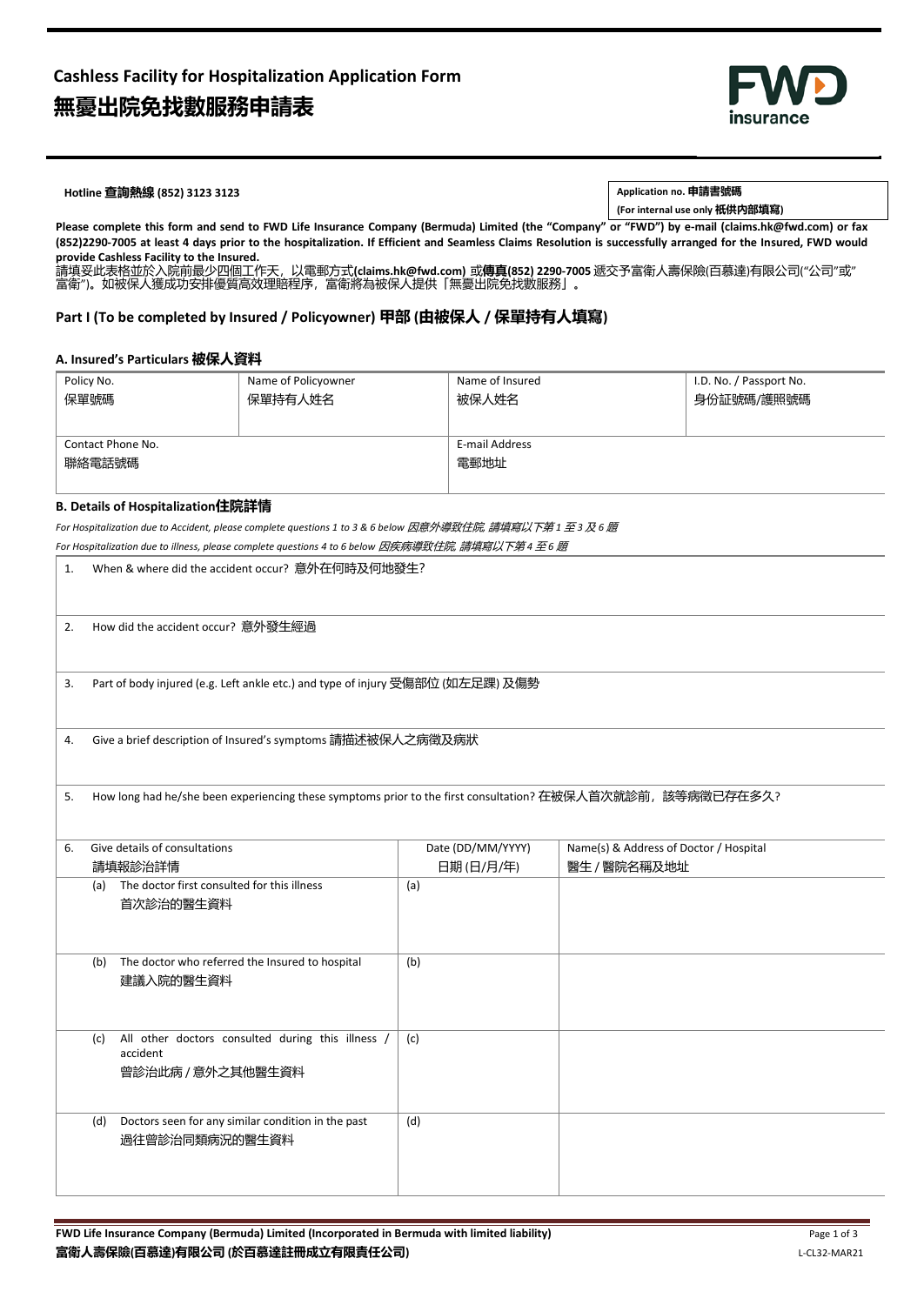# **C. Declaration and Authorization 聲明及授權**

I HEREBY DECLARE AND AGREE that:

- 1. The above particulars and answers are complete and true, and this questionnaire will form part of the contract of the desired insurance on my life. I also authorize the Company to obtain, if necessary, confidential reports from any doctor/clinic/hospital that I have referred above.
- 2. Any personal data of myself or the insured (if different) collected and held by the Company may be used, stored, disclosed and transferred (whether within or outside Hong Kong) to such individuals/organizations associated with the Company and this Cashless Facility Service (the "Service"). These include any third party service provider and it's healthcare network team which is involved in providing this Service, reinsurers, claims investigators, industry associations/federations and debt collectors for the purposes of (i) assess and evaluate this application; (ii) provide all services related to this application and (iii) communicating with me or the Insured (if different) for such purpose.
- 3. I understand that I have or the Insured (if different) has the right to request access to and to request correction (if appropriate) of any personal information concerning myself or the Insured (if different) held by the Company or be given reasons for any refusal of access. I also understand that the Company has the right to charge a reasonable fee for process of any access.

{Note: Any request for access or correction can be made in writing and addressed to the Head of Claims Department at 8/F, FWD Financial Centre, 308 Des Voeux Road Central, Hong Kong.}

本人謹此聲明並同意:

1. 我謹在此聲明及同意以上之資料是完全及正確,並就此問卷之內容成為本人保單之一部份.

本人現授權貴公司可向以上之醫生/ 診所/ 醫院在有需要之情況下提取本人之醫療紀錄.

- 2. 由公司收集及持有本人或被保人(如有不同)的任何個人資料,可使用、儲存、透露及轉予(無論本港或海外)公司有關聯的人仕/ 或機構團 體,包括第三方服務提供者及其醫療網絡團隊、再保公司、賠償調查員、保險業協會/聯盟及追收欠款公司,以作為(i)承保及評估本申請;(ii)提 供有關本申請的所有服務;以及(iii)因上述目的與本人或被保人(如有不同)聯絡。
- 3. 本人明白,本人或被保人 (如有不同) 有權要求查閱及於查閱後有權要求更正 (如適當時) , 公司所持有之有關本人或被保人 (如有不同) 的任 何個人資料,或獲得任何拒絕查閱的理由;本人亦明白公司有權就處理任何查閱資料的要求,收取合理費用。 [注意:任何查閱及更正要求可以書面方式寄往香港中環德輔道中308號富衛金融中心8樓理賠部主管收。]

I HEREBY AUTHORIZE AND AUTHORIZE ON BEHALF OF THE INSURED (if different):

- 1. Any registered practitioner, hospital, clinic, insurance company, government institution or other organization that has record or knowledge of my or the Insured's (if different) health and medical history or any treatment or advice and that has been or may hereafter be consulted to disclose to FWD Life Insurance Company (Bermuda) Limited in relation to this claim.
- 2. The Company or any of its approved medical examiners or laboratories to perform necessary medical assessment and tests to evaluate my or the Insured's health status in relation to this claim.
- 3. In the event that the Company has settled any charges not covered by the policy or has made any payment over my/our/the Insured's eligible benefit limit of such policy, the Company shall have the right to collect such charges or amount overpaid from me/us/the Insured. If the company cannot collect such shortfall due to any reason whatsoever, the Company shall have the right, to the extent permitted by law, to deduct or set off the shortfall amount against any benefit or amount due or payable to me/us/the Insured or any account value, credit balance or accumulations under such policy or any other insurance policy between me and the Company, including but not limited to any death benefit, dividend, bonus or return of premium (for whatever reason).

本人在此授權或代表被保人(如有不同)授權:

- 1. 當有需要時,富衛人壽保險(百慕達)有限公司可要求持有或瞭解本人或被保人(如有不同)的健康及醫療記錄;或任何治療或忠告或曾向其求診 或以後向其求診之任何註冊醫生、醫院、診所、保險公司、政府機構或其他團體透露有關被保人資料。
- 2. 公司或公司許可的醫療人員或化驗所,就本賠償申請,進行必要的醫學評估及測試,以評估本人或被保人的健康狀況。
- 3. 若貴公司曾為本人/我們/受保人支付任何不在受保障範圍内的費用,或支付超出有關保障限額的費用時,貴公司將有權向本人/我們/受保人收取 該筆差額。若貴公司因不論任何其他原因以至未能收取該筆差額,貴公司將有權(法律允許的範圍內)把應收款項從此或任何本人於貴公司持有之 其他保單的金額中抵銷扣除,包括但不限於任何身故賠償、股息、紅利或保費退還(不論何種原因)。

I ALSO UNDERSTAND that the Company may terminate or vary the terms of the Service in its sole discretion without further notice, and that the Company will not be responsible for any act, negligence or failure to act on the party of any third party service provider and its healthcare network team which is involved the provision of the Service.

**本人同時明白**貴公司擁有隨時終止或更改此服務條款之最終權利而不需要另行通知,並且貴公司不會就第三方服務提供者及其醫療網絡團隊任何行 為、疏忽或失實承擔任何責任。

[Note: This authorization shall bind my and the Insured's successors and assigns and remain valid notwithstanding my or the Insured's death or incapacity in so far as legally possible. A photocopy of this Authorization shall be as valid as the original].

(注意:本授權對本人或被保人的承繼人及轉讓人均有約束力,並且如法律上可行時,不論本人或被保人死亡及失去行為能力,本授權仍然有效。本授 權的影印本與正本同樣有效。)

**Data Protection** - The Company has appointed a Data Protection Officer to handle any enquiries relating to your personal information. If you would like to obtain a copy of the FWD Life Insurance Co (Bermuda) Ltd Personal Data Policy and Practices, please write to the Corporate Data Protection Officer at 8/F., FWD Financial Centre, 308 Des Voeux Road Central, Hong Kong.

資料保護- 公司已委任一位資料保護主任,處理有關閣下個人資料的任何書面查詢。如閣下對資料保護有任何查詢,請來信寄香港中環德輔道中308號 富衛金融中心8樓,富衛人壽保險(百慕達)有限公司資料保護主任收。

| Place                |
|----------------------|
| 簽署地                  |
|                      |
|                      |
| Signature of Insured |
| 被保人簽署                |
|                      |
|                      |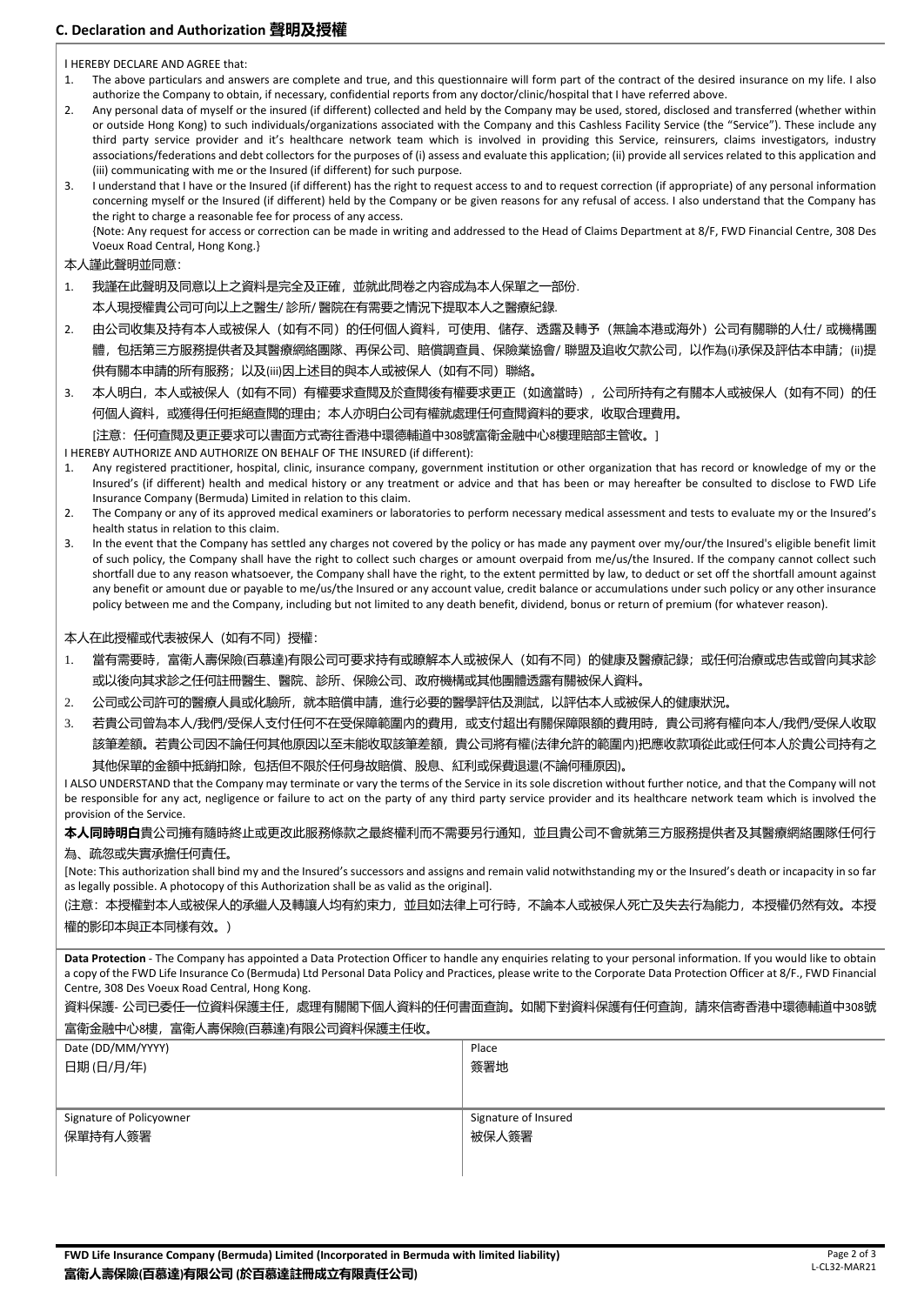# **Please tick 「**✓**」where appropriate 請在適當方格內填上「**✓**」號**

# **A. Diagnostic Details 診斷詳情**

| Name of Patient 病人姓名                                 | Sex 性別<br>$\Box$ Female $\sigma$<br>□ Male 男               |
|------------------------------------------------------|------------------------------------------------------------|
|                                                      |                                                            |
| Chief Complaint of the Current Consultation 是次就診之主訴  | Onset Date of Symptoms (DD/MM/YYYY) 病徵出現日期 (日 / 月 / 年)     |
|                                                      |                                                            |
|                                                      |                                                            |
| Diagnosis 診斷                                         | Is it chronic / recurrent illness 是否慢性 / 復發疾病              |
|                                                      | □ Yes 是 First Onset Date (DD/MM/YYYY) 首次病徵出現日期 (日 / 月 / 年) |
|                                                      | □No否                                                       |
| Name of Referring Doctor / Usual Doctor 轉介 / 家庭醫生之姓名 |                                                            |
| (Please enclose referral letter 請提供轉介信)              |                                                            |

## **B. Treatment Details 治療詳情**

| Name of Hospital 醫院名稱                                                                                         |                                                                                    | Room class                                                                                            | $\sqcap$ Ward | □ Semi-Private       | $\Box$ Private                        |
|---------------------------------------------------------------------------------------------------------------|------------------------------------------------------------------------------------|-------------------------------------------------------------------------------------------------------|---------------|----------------------|---------------------------------------|
| Gleneagles Hong Kong Hospital                                                                                 |                                                                                    | 住房級別                                                                                                  | 普通            | 半私家                  | 私家                                    |
| 香港港怡醫院                                                                                                        |                                                                                    |                                                                                                       |               |                      |                                       |
| Estimated date of admission                                                                                   | Estimated length of stay                                                           | Name of surgery 手術名稱                                                                                  |               |                      | Anaesthesia 麻醉                        |
| (DD/MM/YYYY)<br>預計入院日期(日/月/年)                                                                                 | (number of days)<br>預計住院日數(日)                                                      |                                                                                                       |               |                      |                                       |
|                                                                                                               |                                                                                    |                                                                                                       |               |                      | □ L.A. 局部麻醉                           |
|                                                                                                               |                                                                                    |                                                                                                       |               |                      | □ G.A. 全身麻醉                           |
|                                                                                                               |                                                                                    |                                                                                                       |               |                      |                                       |
|                                                                                                               |                                                                                    |                                                                                                       |               |                      |                                       |
|                                                                                                               |                                                                                    |                                                                                                       |               |                      |                                       |
|                                                                                                               | Was the medical condition caused by or related to the followings 此病是否與下列情況有關或因其引致? |                                                                                                       |               |                      |                                       |
| $\Box$ dental treatment or surgery<br>$\Box$ congenital, hereditary or developmental<br>conditions<br>牙科治療或手術 |                                                                                    | abuse of drugs or alcohol<br>$\square$ pregnancy, infertility or sterilization<br>濫用藥物或酗酒<br>妊娠,不育或絕育 |               |                      |                                       |
| 先天性, 遺傳性或發育異常<br>$\Box$ cosmetic or plastic surgery                                                           |                                                                                    | □ attempted suicide or self-inflicted injury                                                          |               |                      | preventive treatment or health checks |
| mental, psychological or psychiatric conditions<br>美容或外科整形手術                                                  |                                                                                    | 企圖自殺或自殘                                                                                               |               |                      | 預防性治療或健康檢查                            |
| obesity or weight control                                                                                     | 精神紊亂,心理或精神疾病                                                                       |                                                                                                       |               |                      |                                       |
| 治療過度肥胖或控制體重                                                                                                   |                                                                                    |                                                                                                       |               |                      |                                       |
|                                                                                                               | If hospitalization is arranged for scans, diagnostic testing or a procedure that   | Attendance Fee per day                                                                                |               | Surgeon's Fee (HK\$) | <b>Estimated Total Costs for</b>      |
| is normally carried out in a day case, please explain why hospital                                            |                                                                                    | (HK <sub>5</sub> )                                                                                    |               | 手術費用(港幣)             | this hospitalization (HK\$)           |
| confinement is necessary.                                                                                     |                                                                                    | 每日醫生巡房費用 (港幣)                                                                                         |               |                      | 預計是次住院總費用                             |
| 如是次住院之目的為檢驗,進行診斷掃描或一般日症手術,請說明住                                                                                |                                                                                    |                                                                                                       |               |                      | (港幣)                                  |
| 院之原因。                                                                                                         |                                                                                    |                                                                                                       |               |                      |                                       |
|                                                                                                               |                                                                                    |                                                                                                       |               |                      |                                       |
|                                                                                                               |                                                                                    |                                                                                                       |               |                      |                                       |
|                                                                                                               |                                                                                    |                                                                                                       |               |                      |                                       |

# **Doctor's Particulars and Signature 醫生資料及簽署**

| Name of Doctor (with qualification) | Telephone No. and Address |
|-------------------------------------|---------------------------|
| 醫生姓名 (連帶資歷)                         | 電話號碼及地址                   |
|                                     |                           |
|                                     |                           |
|                                     |                           |
| Signature of Doctor                 | Date (DD/MM/YYYY)         |
|                                     |                           |
| 醫生簽名                                | 日期(日/月/年)                 |
|                                     |                           |
|                                     |                           |
|                                     |                           |
|                                     |                           |
|                                     |                           |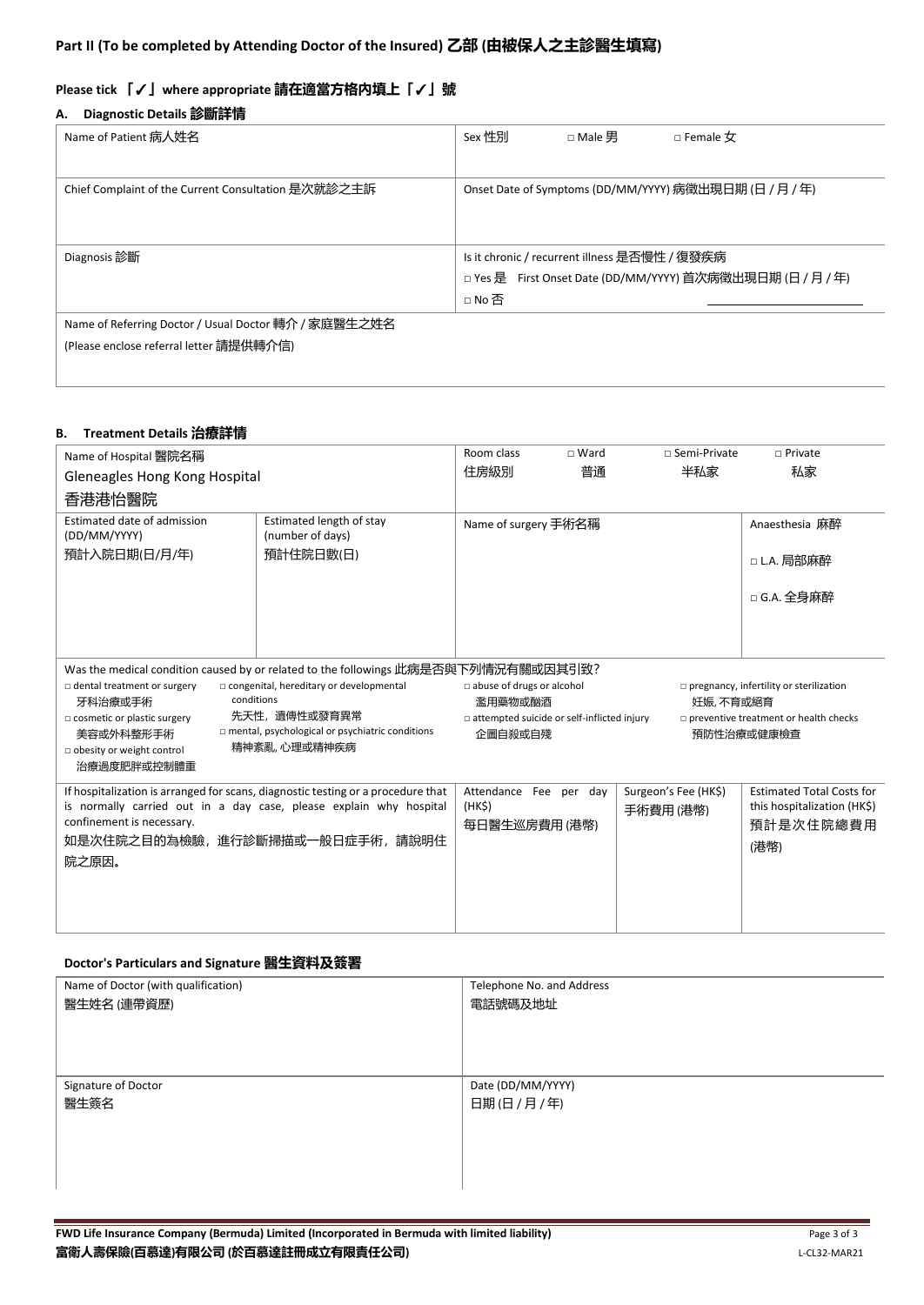#### **Personal Information Collection Statement ("PICS")**

- 1. From time to time, it is necessary for you to supply FWD Life Insurance Company (Bermuda) Limited (the "Company") or agents and representatives acting on its behalf with personal information and particulars in connection with our services and products. Failure to provide the necessary information and particulars may result in the Company being unable to provide or continue to provide these services and products to you.
- 2. The Company may also generate and compile additional personal data using the information and particulars provided by you. All personal data collected, generated and compiled by the Company about you from time to time is collectively referred to in this PICS as "Your Personal Data".
- 3. "Your Personal Data" will also include personal data relating to your dependents, beneficiaries, authorised representatives and other individuals in relation to which you have provided information. If you provide personal data on behalf of any person you confirm that you are either their parent or guardian or you have obtained that person's consent to provide that personal data for use by the Company for the purposes set out in this PICS
- 4. As detailed in this PICS, Your Personal Data may also be processed by the Company's subsidiaries, holding companies, associated or affiliated companies and companies controlled by or under common control with the Company (collectively, "the Group").
- 5. The purposes for which Your Personal Data may be used are as follows: (i) providing our services and products to you, including administering, maintaining, managing and operating such services and products;
	- (ii) processing, assessing and determining any applications or requests made by you in connection with our services or products and maintaining your account with the Company;
	- (iii) developing insurance and other financial services and products;
	- (iv) developing and maintaining credit and risk related models;
	- (v) processing payment instructions;
	- (vi) determining any indebtedness owing to or from you, and collecting and recovering any amount owing from you or any person who has provided any security or other undertakings for your liabilities;
	- (vii) exercising any rights that the Company may have in connection with our services and/or products;
	- (viii) carrying out and/or verifying any eligibility, credit, physical, medical, security, underwriting and/or identity checks in connection with our services and products;
	- (ix) any purposes in connection with any claims made by or against or otherwise involving you in respect of any of our services or products, including, making, defending, analysing, investigating, processing, assessing, determining, responding to, resolving or settling such claims detecting and preventing fraud (whether or not relating to the policy issued in respect of this application);
	- (x) performing policy reviews and needs analysis (whether or not on a regular basis);
	- (xi) meeting disclosure obligations and other requirements imposed by or for the purposes of any laws, rules, regulations, codes of practice or guidelines (whether applicable in or outside Hong Kong) binding on the Company or any other member of the Group, including making disclosure to any legal, regulatory, governmental, tax, law enforcement or other authorities (including for compliance with sanctions laws, the prevention or detection of money laundering, terrorist financing or other unlawful activities) or to any self-regulatory or industry bodies such as federations or associations of insurers;
	- (xii) for statistical or actuarial research undertaken by the Company or any member of the Group; and
	- (xiii) fulfilling any other purposes directly related to (i) to (xii) above.
- 6. Your Personal Data will be kept confidential, but to facilitate the purposes set out in paragraph 5 above, the Company may transfer, disclose, grant access to or share Your Personal Data with the following:
	- (i) other members of the Group;
	- (ii) any person or company carrying on insurance-related and/or reinsurance-related business which is engaged by the Company in connection with the Company's business;
	- (iii) any physicians, hospitals, clinics, medical practitioners, laboratories, technicians, loss adjustors, risk intelligence providers, claims investigators, organizations that consolidate claims and underwriting information for the insurance industry, fraud prevention organizations, other insurance companies (whether directly or through fraud prevention organizations or other persons named in this paragraphs), the police and databases or registers (and their operators) used by the insurance industry to analyze and check information provided against existing information, legal advisors and/or other professional advisors engaged in connection with the Company's business;
	- (iv) any agent, contractor or service provider providing administrative, distribution, credit reference, debt collection, telecommunications, computer, call centre, data processing, payment processing, printing, redemption or other services in connection with the Company's business; and/or (v) any official, regulator, ministry, law enforcement agent or other person (whether within or outside Hong Kong) to whom the Company or another member of the Group is under an obligation or otherwise required or expected to make disclosures under the requirements of any law, rules, regulations, codes of practice or guidelines (whether applicable in or outside Hong Kong).
- 7. Your Personal Data may be transferred or disclosed to any assignee, transferee, participant or sub-participant of all or any substantial part of the Company's business.
- 8. The Company is only allowed to (i) use Your Personal Data in direct marketing; or (ii) provide Your Personal Data to another person or company for its use in direct marketing, if you provide your consent or do not object in writing.
- 9. In connection with direct marketing, the Company intends:
	- (i) to use your name, contact details (such as phone number, email address and mailing address), gender, services and products portfolio information, financial background and demographic data held by the Company from time to time in direct marketing to market the following classes of services and products offered by the Company, other members of the Group and/or Our Business Partners (being providers of the services and products described below) from time to time: a. insurance services and products;
		- b. wealth management services and products;
		- c. pensions, investments, brokering, financial advisory, credit and other financial services and products;
		- d. health-check and wellness services and products;
		- e. media, entertainment and telecommunications services;
	- f. reward, loyalty or privileges programmes and related services and products; and g. donations and contributions for charitable and/or non-profit making purposes; and
	- (ii) to provide your name and contact details (such as phone number, email address and mailing address), gender, services and products portfolio information, financial background and demographic data to FWD General Insurance Company Limited or any members of the Group and/ or Our Business Partners for their use in direct marketing for the classes of services and products described in paragraph 9(i) above (including, in the case of Our Business Partners, for money or other commercial benefit).
- **The Company intends to send you marketing communications or materials and use Your Personal Data in accordance with paragraphs 8 & 9 above. If you do NOT agree to receive such marketing communications or the Company's intended use of Your Personal Data, you may write to the Corporate Data Protection Officer of the Company at the address below to opt out from direct marketing at any time:**

Corporate Data Protection Officer FWD Life Insurance Company (Bermuda) Limited 8/F, FWD Financial Centre, 308 Des Voeux Road Central Hong Kong

- 10. To facilitate the purposes set out in paragraphs 5 and 9 above, the Company may transfer, disclose, grant access to or share Your Personal Data with the parties set out in paragraphs 6 and 9(ii) and you acknowledge that those parties may be based outside Hong Kong and that Your Personal Data may be transferred to places where there may not be in place data protection laws which are substantially similar to, or serve the same purposes as, the Personal Data (Privacy) Ordinance.
- 11. Under the Personal Data (Privacy) Ordinance you have the right to request access to Your Personal Data held by the Company and request correction of any of Your Personal Data which is incorrect and the Company has the right to charge you a reasonable fee for processing and complying with your data access request.
- 12. Requests for access to or correction of Your Personal Data should be made in writing to the Corporate Data Protection Officer of the Company at the address above. Should you have any queries, please do not hesitate to call our Customer Service Hotline on 3123 3123.
- 13. In case of discrepancies between the English and Chinese versions of this PICS, the English version shall apply and prevail.
- 14. The Company reserves the right, at any time effective upon notice to you, to add to, change, update or modify this PICS.

Jun 2021